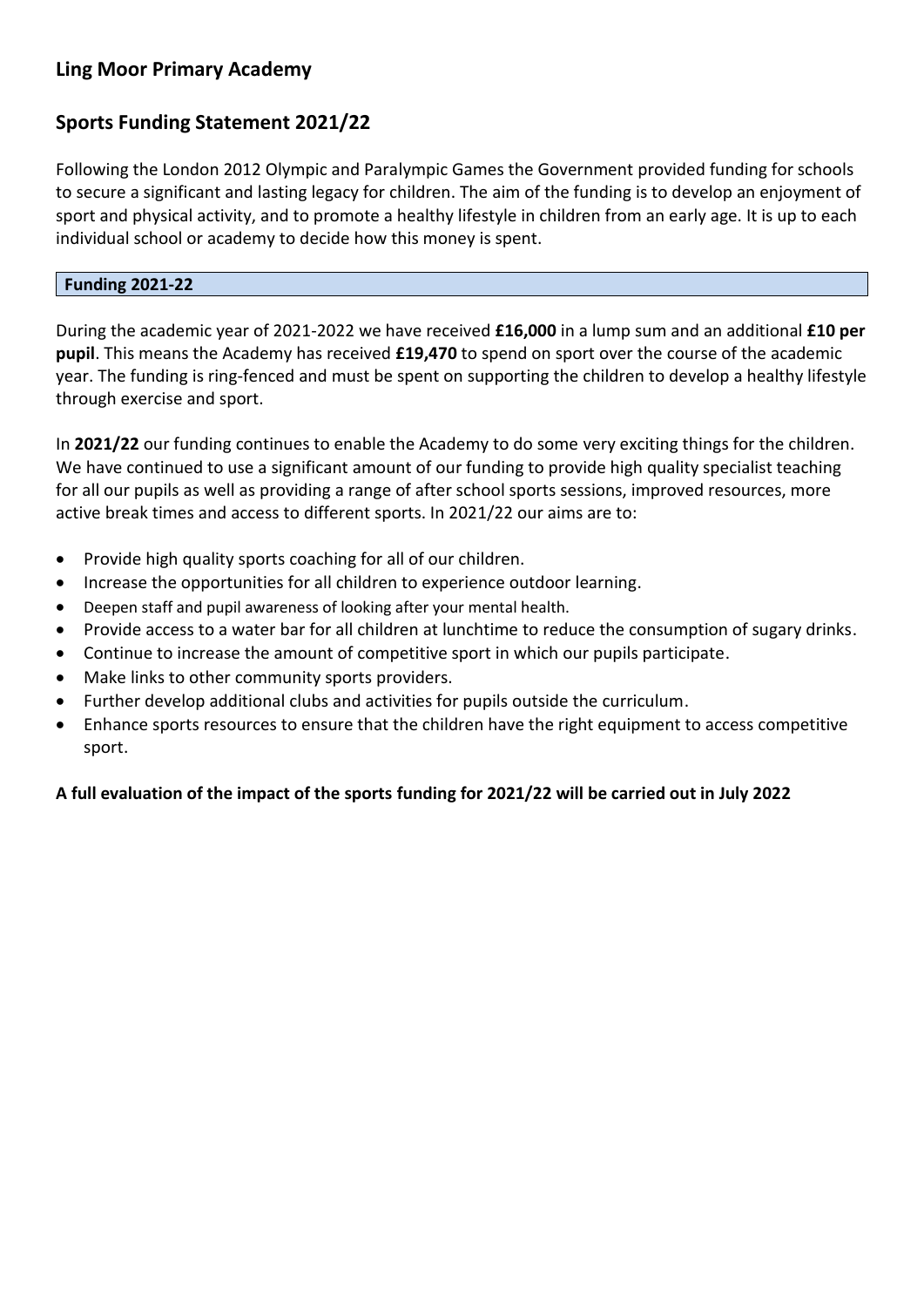#### **Funding 2020-21**

During the academic year of 2020-2021 we have received **£16,000** in a lump sum and an additional **£10 per pupil**. This means the Academy has received **£19,380** to spend on sport over the course of the academic year. The funding is ring-fenced and must be spent on supporting the children to develop a healthy lifestyle through exercise and sport.

In **2020/21** our funding continues to enable the Academy to do some very exciting things for the children. We have continued to use a significant amount of our funding to provide high quality specialist teaching for all our pupils as well as providing a range of after school sports sessions, improved resources, more active break times and access to different sports. In 2020/21 our aims are to:

- Provide high quality sports coaching for all of our children.
- Increase the opportunities for all children to experience outdoor learning
- Aerobic exercise for all pupils a weekly high intensity start to the day that is available to all pupils
- Deepen staff and pupil awareness of looking after your mental health
- Provide access to a water bar for all children at lunchtime to reduce the consumption of sugary drinks
- Continue to increase the amount of competitive sport in which our pupils participate
- Make links to other community sports providers
- Further develop additional clubs and activities for pupils outside the curriculum
- Enhance sports resources to ensure that the children have the right equipment to access competitive sport

# **A full evaluation of the impact of the sports funding for 2020/21 carried out in July 21 is below:**

This period of time was a time where the Covid-19 pandemic resulted in significant periods of lockdown. Many of the costs for our sports were paid despite the school closure.

|           | Provide high quality sports coaching<br>for all of our children. This further<br>enhances the expertise of staff. | Sports coaching has been brought 'in-house' as we moved away from a historical model. All<br>children now benefit from high quality sports coaching for a greater amount of time.<br>Children continue to receive high quality coaching in a range of different sports. Each unit<br>includes signposting to an appropriate club pathway. |
|-----------|-------------------------------------------------------------------------------------------------------------------|-------------------------------------------------------------------------------------------------------------------------------------------------------------------------------------------------------------------------------------------------------------------------------------------------------------------------------------------|
| $\bullet$ | Increase the opportunities for all<br>children to experience outdoor<br>learning                                  | All children are now in receipt of a period of outdoor learning during each academic year. This<br>has had a significant impact on the children's mental health and well-being.                                                                                                                                                           |
| $\bullet$ | Aerobic exercise for all pupils - a<br>weekly high intensity start to the<br>day that is available to all pupils  | Further to our start to the day with aerobic exercise available, the 'daily mile' has become a key<br>component of the Academy week                                                                                                                                                                                                       |
| $\bullet$ | Deepen staff and pupil awareness of<br>looking after your mental health                                           | Al staff continue to receive appropriate mental health awareness. Our Elsa trained member of<br>staff has a significant impact. Alongside this, key members of staff are using the 'Feelings<br>Detective Program' to aid children in better dealing with emotions and to understand their<br>feelings much more deeply.                  |
| $\bullet$ | Provide access to a water bar for all<br>children at lunchtime to reduce the<br>consumption of sugary drinks      | The water bar continues to provide fresh water to all children and very few sugary drinks are<br>consumed. All children have the opportunity to remain hydrated through the course of the<br>day.                                                                                                                                         |
| $\bullet$ | Continue to increase the amount of<br>competitive sport in which our<br>pupils participate                        | Tournaments did not take place during this academic year due to covid.                                                                                                                                                                                                                                                                    |
| $\bullet$ | Make links to other community<br>sports providers                                                                 | We maintain links with a number of community sports providers including the Lincoln City<br>Foundation, Hurricane sports, Gymnastics clubs, Lindum Hockey club, Lincoln rugby club and<br>TRSPA performing arts. We also advertise sports clubs and organisations via our twitter feed.<br>Parents are signposted to swimming providers   |
| $\bullet$ | Further develop additional clubs<br>and activities for pupils outside the<br>curriculum                           | The range of extra-curricular activities has grown again and whilst there were limited<br>opportunities during the pandemic, a full range of clubs is now up and running.                                                                                                                                                                 |
| $\bullet$ | Enhance sports resources to ensure<br>that the children have the right                                            | Sports resources have been replenished this year enabling us to fulfil the curriculum                                                                                                                                                                                                                                                     |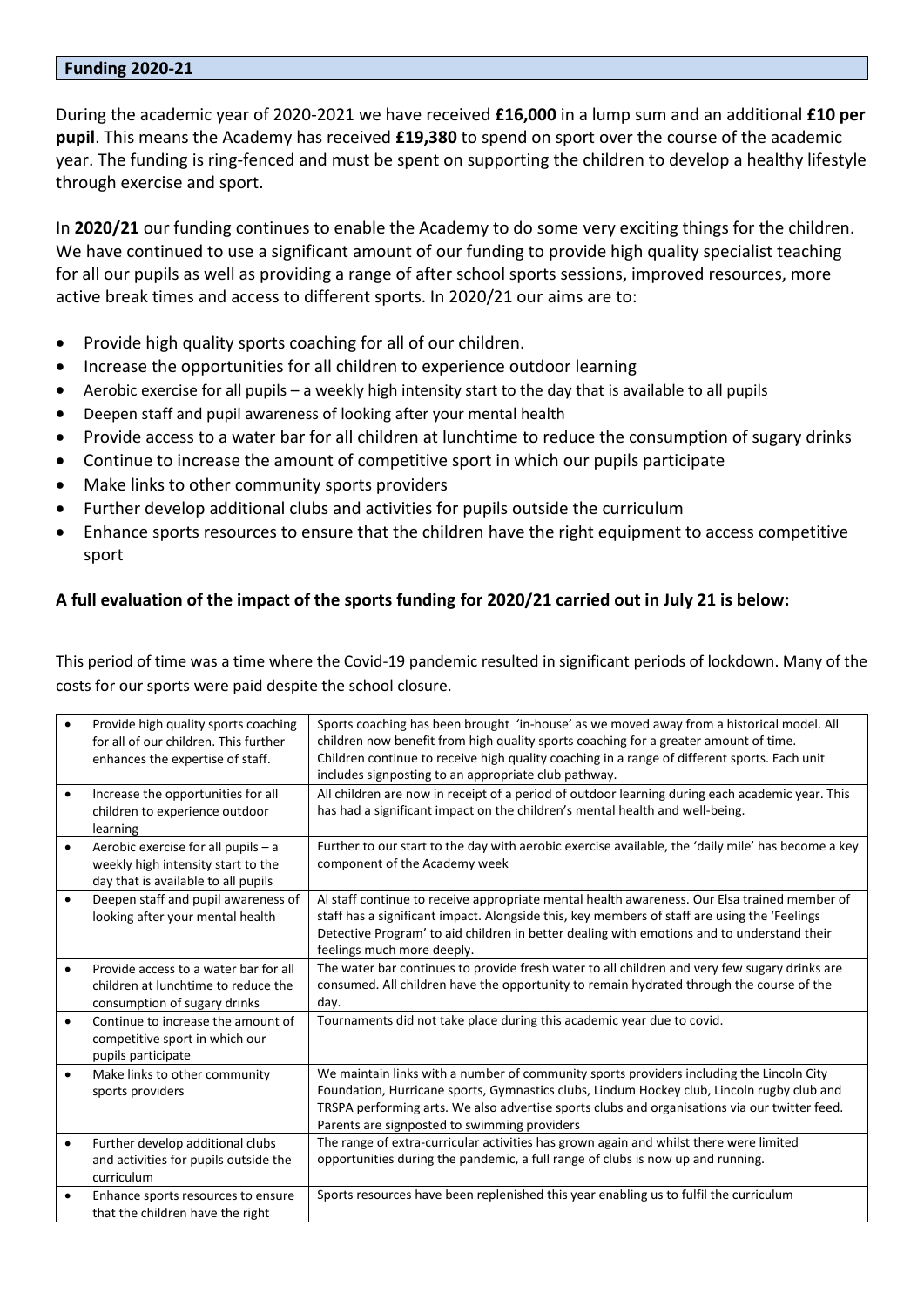| .<br>equipment to access competitive |  |
|--------------------------------------|--|
| sport                                |  |

#### **Funding 2019-2020**

During the academic year of 2019-2020 we have received **£16,000** in a lump sum and an additional **£10 per pupil**. This means the Academy has received **£19,360** to spend on sport over the course of the academic year. The funding is ring-fenced and must be spent on supporting the children to develop a healthy lifestyle through exercise and sport.

In **2019/20** our funding continues to enable the Academy to do some very exciting things for the children. We have continued to use a significant amount of our funding to provide high quality specialist teaching for all our pupils as well as providing CPD for our staff. In 2019/20 our aims are to:

- Provide high quality sports coaching for all of our children. This further enhances the expertise of staff.
- Aerobic exercise for all pupils a weekly high intensity start to the day that is available to all pupils
- Deepen staff and pupil awareness of looking after your mental health
- Embed the coaching model of CPD for staff across the academy
- Provide access to a water bar for all children at lunchtime to reduce the consumption of sugary drinks
- Develop outdoor play equipment for KS2 children
- Continue to increase the amount of competitive sport in which our pupils participate
- Make links to other community sports providers
- Further develop additional clubs and activities for pupils outside the curriculum
- Enhance sports resources to ensure that the children have the right equipment to access competitive sport

#### **A full evaluation of the impact of the sports funding for 2019/20 carried out in July 20 is below:**

| $\bullet$ | Provide high quality sports coaching<br>for all of our children. This further<br>enhances the expertise of staff.<br>Embed the coaching model of CPD<br>for staff across the academy | High quality sports coaching continues to be provided by Synergy Sports. This is by far the<br>biggest spend of our Sports Premium.<br>Children continue to receive high quality coaching in a range of different sports. Each unit<br>includes signposting to an appropriate club pathway.<br>Teachers continue to develop their coaching skills and are better equipped to deliver high<br>quality PE.                  |
|-----------|--------------------------------------------------------------------------------------------------------------------------------------------------------------------------------------|---------------------------------------------------------------------------------------------------------------------------------------------------------------------------------------------------------------------------------------------------------------------------------------------------------------------------------------------------------------------------------------------------------------------------|
| $\bullet$ | Aerobic exercise for all pupils - a<br>weekly high intensity start to the<br>day that is available to all pupils                                                                     | From September 2020 this provision will change to our own sports coach<br>Further to our start to the day with aerobic exercise available, the 'daily mile' has become a key<br>component of the Academy week                                                                                                                                                                                                             |
| $\bullet$ | Deepen staff and pupil awareness of<br>looking after your mental health                                                                                                              | Al staff continue to receive appropriate mental health awareness. Our Elsa trained member of<br>staff has a significant impact. Further staff will be trained in the new academic year to increase<br>capacity.                                                                                                                                                                                                           |
| $\bullet$ | Provide access to a water bar for all<br>children at lunchtime to reduce the<br>consumption of sugary drinks                                                                         | The water bar continues to provide fresh water to all children and very few sugary drinks are<br>consumed. All children have the opportunity to remain hydrated through the course of the<br>day.                                                                                                                                                                                                                         |
| $\bullet$ | Continue to increase the amount of<br>competitive sport in which our<br>pupils participate                                                                                           | We have taken part in inter schools swimming, netball, football, tag rugby tournaments.<br>Football league, Netball league.<br>We hosted our own Tag rugby festival.<br>We had the usual sports day but in addition we have introduced <i>intra tournaments for KS2 -</i><br>dodgeball, rounders and tag rugby.                                                                                                           |
| $\bullet$ | Make links to other community<br>sports providers                                                                                                                                    | We maintain links with a number of community sports providers including Deanos soccer<br>academy, Hurricane sports, Synergy sports, MSP sports, Gymnastics clubs, Lindum Hockey club,<br>Lincoln rugby club and TRSPA performing arts. Information is available on the carrousel at front<br>desk. We also advertise sports clubs and organisations via our twitter feed.<br>Parents are signposted to swimming providers |
| $\bullet$ | Further develop additional clubs<br>and activities for pupils outside the<br>curriculum                                                                                              | There are a variety of clubs provided - football, netball and karate                                                                                                                                                                                                                                                                                                                                                      |
| $\bullet$ | Enhance sports resources to ensure<br>that the children have the right                                                                                                               | Sports resources have been replenished this year enabling us to fulfil the curriculum                                                                                                                                                                                                                                                                                                                                     |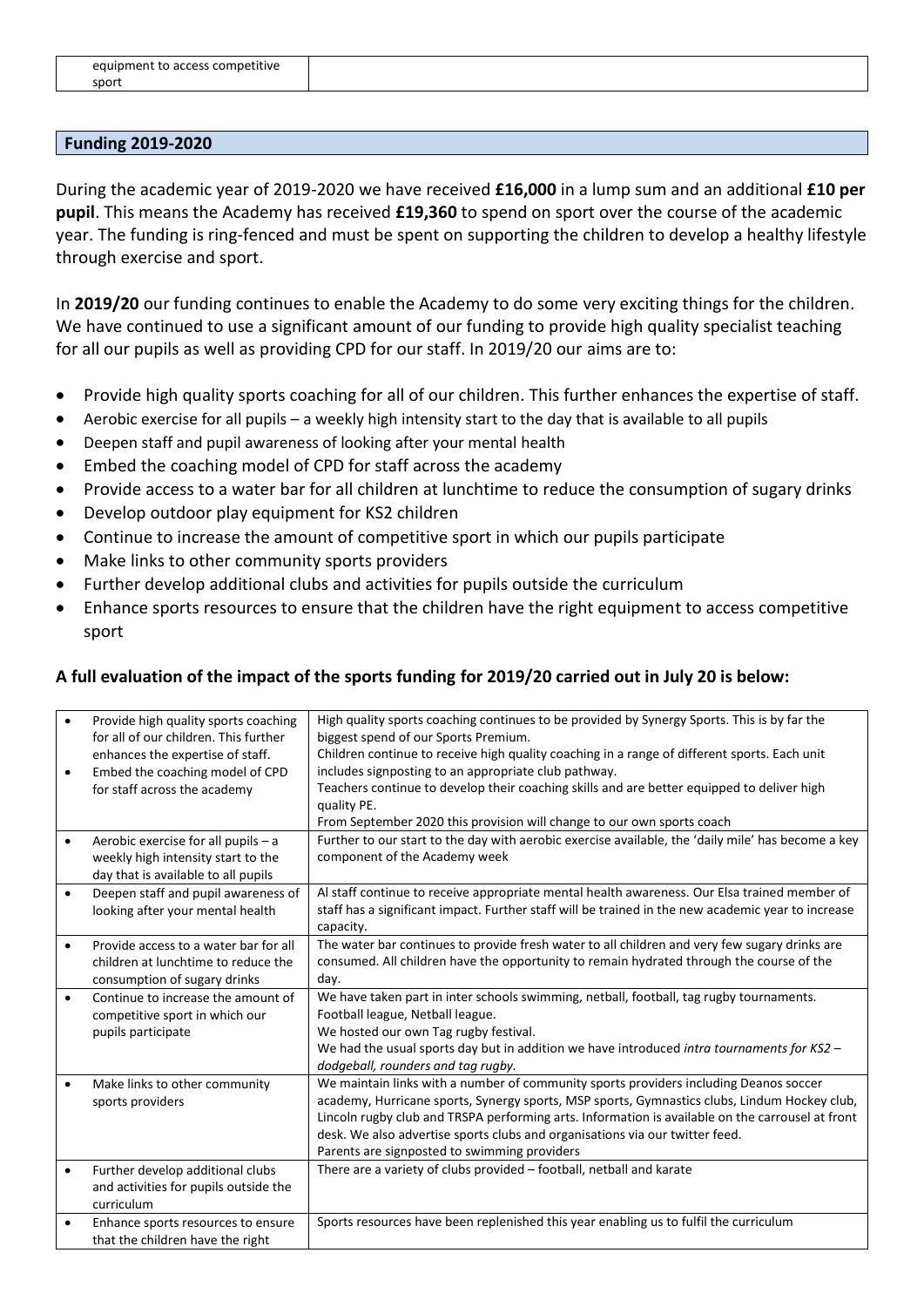#### **Swimming**

In order to ensure that all children achieve the goal of swimming 25m (as set out in the National Curriculum), the Academy provides intensive swimming coaching for those pupils in Y5 who are currently unable to swim 25m. For those who are unable to swim 25m by the end of Y5, lessons continue into Y6.

|             | % of children able to swim 25m using a<br>range of strokes effectively |                                      | Number of children<br>able to swim 25m<br>using a range of<br>strokes effectively and<br>who are able to self- | Number of children<br>who are unable to<br>swim 25m using a<br>range of strokes<br>effectively and who |
|-------------|------------------------------------------------------------------------|--------------------------------------|----------------------------------------------------------------------------------------------------------------|--------------------------------------------------------------------------------------------------------|
| Cohort (Y6) | (Sept)                                                                 | (July)                               | rescue in different<br>water based situations                                                                  | are unable to self-<br>rescue in different<br>water based situations                                   |
| 2021/22     | 59.4                                                                   |                                      |                                                                                                                |                                                                                                        |
| 2020/21     | 72                                                                     | 96                                   | 47                                                                                                             | $\mathfrak{p}$                                                                                         |
| 2019/20     | 53                                                                     | 80% when pool closed<br>due to covid | 36 could swim 25m+<br>when pool closed due to<br>covid                                                         | 9 could not swim 25m+<br>when pool closed due to<br>covid                                              |
| 2018/19     | 82                                                                     | 96                                   | 50                                                                                                             | 2                                                                                                      |
| 2017/18     | 67                                                                     | 93                                   | 42                                                                                                             | 3                                                                                                      |

At Ling Moor we believe that children need to develop and practise their key skills from an early age – swimming is no different. To support our families, we provide details of local swimming specialists and celebrate children's successes in their swimming classes out of school.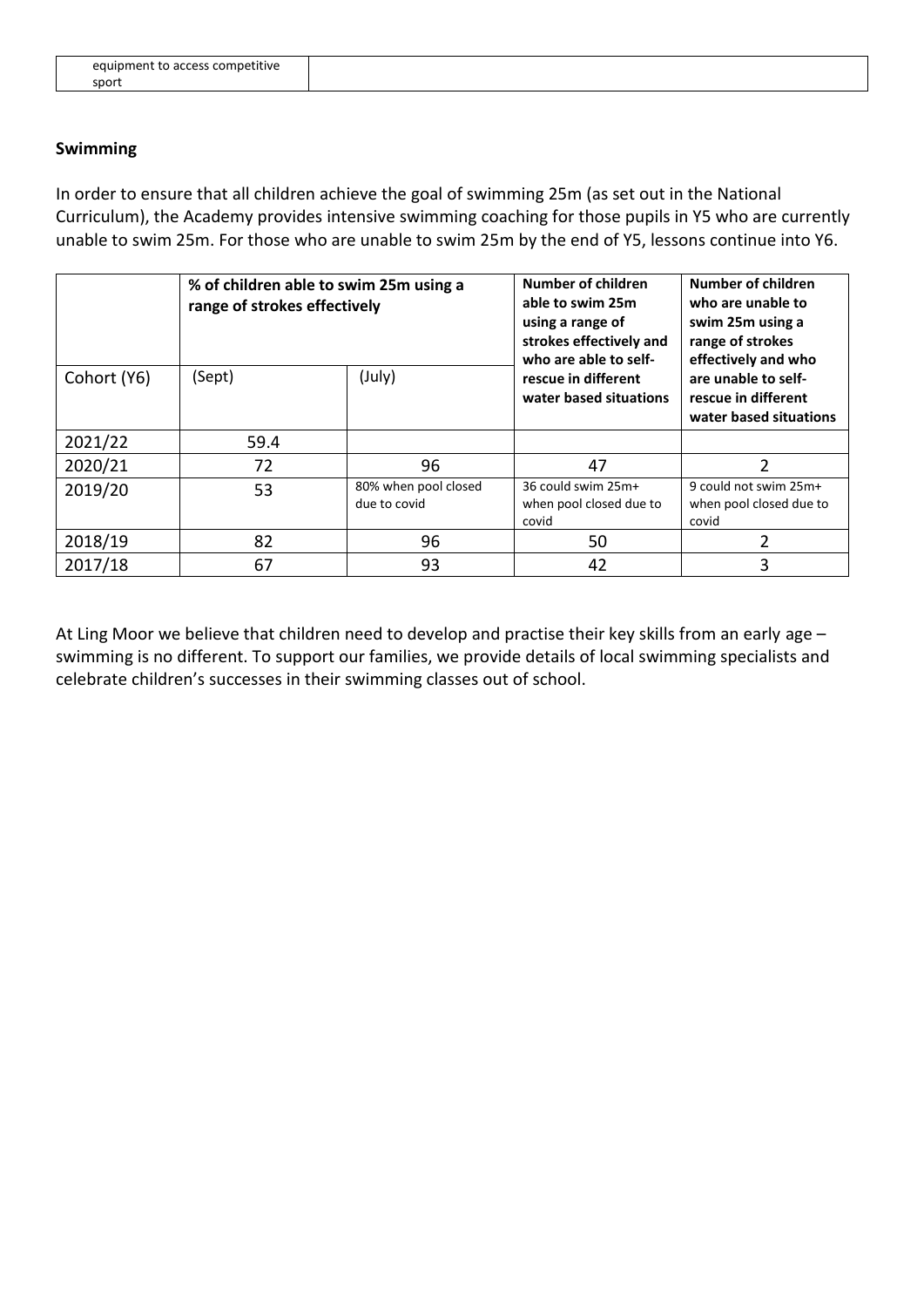# **Ling Moor Primary Academy**

# **Sports Funding Statement 2018/19**

Following the London 2012 Olympic and Paralympic Games the Government provided funding for schools to secure a significant and lasting legacy for children. The aim of the funding is to develop an enjoyment of sport and physical activity, and to promote a healthy lifestyle in children from an early age. It is up to each individual school or academy to decide how this money is spent.

#### **Funding 2018-2019**

During the academic year of 2018-2019 we have received **£16,000** in a lump sum and an additional **£10 per pupil**. This means the Academy has received **£19,150** to spend on sport over the course of the academic year. The funding is ring-fenced and must be spent on supporting the children to develop a healthy lifestyle through exercise and sport.

In **2018/19** our funding continues to enable the Academy to do some very exciting things for the children. We have continued to use a significant amount of our funding to provide high quality specialist teaching for all our pupils as well as providing CPD for our staff. In 2018/19 our aims are to:

- Provide high quality sports coaching for all of our children. This further enhances the expertise of staff.
- Aerobic exercise for all pupils a weekly high intensity start to the day that is available to all pupils
- Deepen staff and pupil awareness of looking after your mental health
- Embed the coaching model of CPD for staff across the academy
- Provide access to a water bar for all children at lunchtime to reduce the consumption of sugary drinks
- Develop outdoor play equipment for KS2 children
- Continue to increase the amount of competitive sport in which our pupils participate
- Make links to other community sports providers
- Further develop additional clubs and activities for pupils outside the curriculum
- Enhance sports resources to ensure that the children have the right equipment to access competitive sport

### **A full evaluation of the impact of the sports funding for 2018/19 carried out in July 19 is below:**

| Provide high quality sports coaching  | High quality sports coaching continues to be provided by Synergy Sports. This is by far the    |
|---------------------------------------|------------------------------------------------------------------------------------------------|
| for all of our children. This further | biggest spend of our Sports Premium.                                                           |
| enhances the expertise of staff.      | Children continue to receive high quality coaching in a range of different sports. Each unit   |
| Embed the coaching model of CPD       | includes signposting to an appropriate club pathway.                                           |
| for staff across the academy          | Teachers continue to develop their coaching skills and are better equipped to deliver high     |
|                                       | quality PE                                                                                     |
| Aerobic exercise for all pupils $- a$ | The weekly high intensity start to the day has been embedded this year. Uptake has been        |
| weekly high intensity start to the    | lower than expected (an average of 6 pupils per week) and to increase participation next year, |
| day that is available to all pupils   | this will be added this to the online booking system so parents are more aware of spaces.      |
|                                       |                                                                                                |
|                                       | We are also keen to launch 'the daily mile' next year.                                         |
| Deepen staff and pupil awareness of   | One member of staff has completed Elkan training. Ten members of staff have attended           |
| looking after your mental health      | mental health awareness training.                                                              |
| Provide access to a water bar for all | The water bar continues to provide fresh water to all children and very few sugary drinks are  |
| children at lunchtime to reduce the   | consumed. All children have the opportunity to remain hydrated through the course of the       |
| consumption of sugary drinks          | day.                                                                                           |
| Develop outdoor play equipment        | A new climbing frame costing £14,000 has been installed in the KS2 playground. This will       |
| for KS2 children                      | support the children in developing core strength.                                              |
| Continue to increase the amount of    | We have taken part in inter schools swimming, netball, football, tag rugby tournaments.        |
| competitive sport in which our        | Football league, Netball league.                                                               |
|                                       | We hosted our own Tag rugby festival.                                                          |
|                                       | We had the usual sports day but in addition we have introduced intra tournaments for $KS2 -$   |
|                                       | dodgeball, rounders and tag rugby.                                                             |
|                                       | pupils participate                                                                             |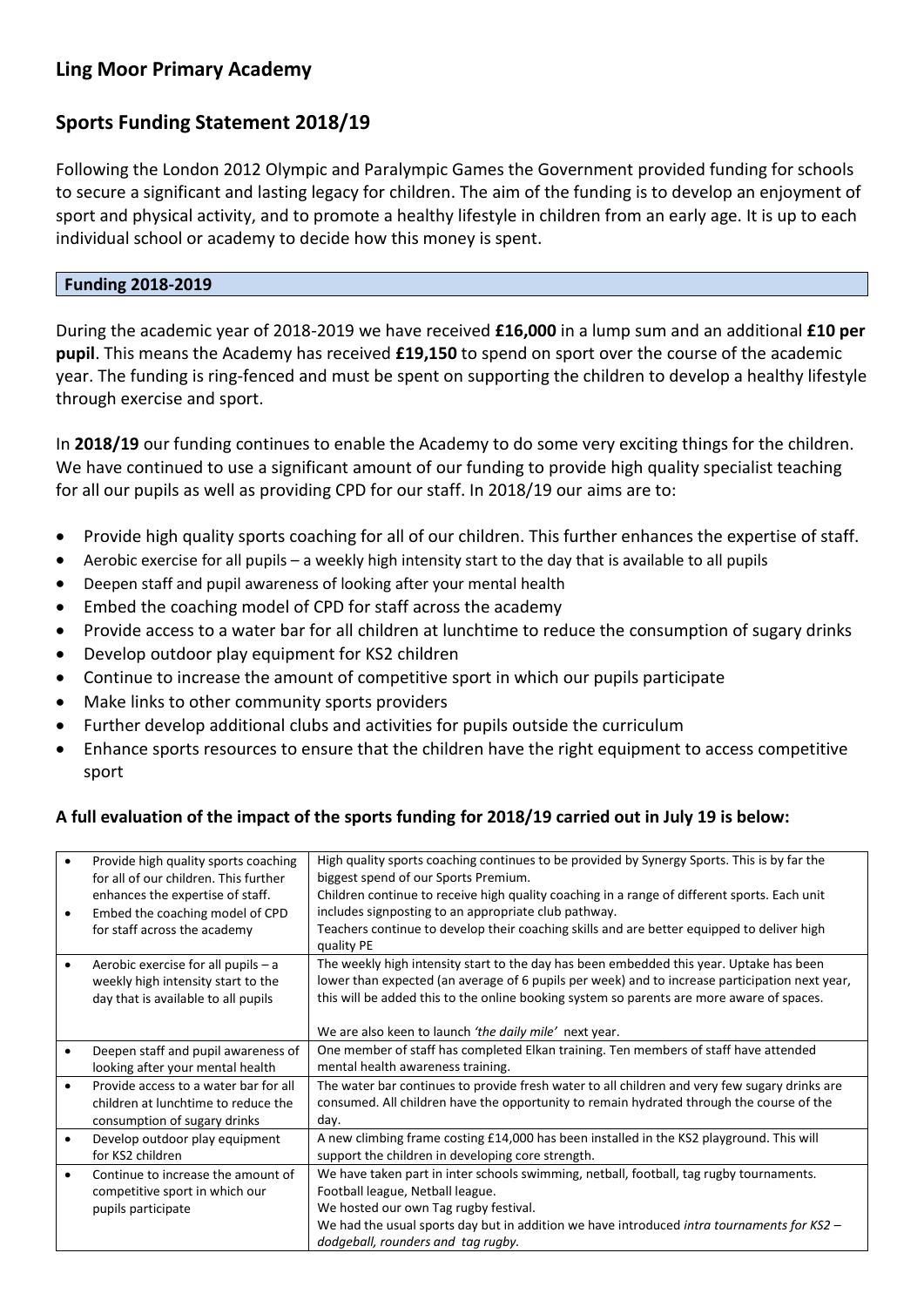| Make links to other community<br>sports providers                                                                  | We maintain links with a number of community sports providers including Deanos soccer<br>academy. Synergy sports, MSP sports, Gymnastics clubs, Lindum Hockey club, Lincoln rugby<br>club and TRSPA performing arts. Information is available on the carrousel at front desk. We<br>also advertise sports clubs and organisations via our twitter feed.<br>Parents are signposted to swimming providers |
|--------------------------------------------------------------------------------------------------------------------|---------------------------------------------------------------------------------------------------------------------------------------------------------------------------------------------------------------------------------------------------------------------------------------------------------------------------------------------------------------------------------------------------------|
| Further develop additional clubs<br>and activities for pupils outside the<br>curriculum                            | There are a variety of clubs provided - football, netball and karate                                                                                                                                                                                                                                                                                                                                    |
| Enhance sports resources to ensure<br>that the children have the right<br>equipment to access competitive<br>sport | Sports resources have been replenished this year enabling us to fulfil the curriculum                                                                                                                                                                                                                                                                                                                   |

### **Swimming**

In order to ensure that all children achieve the goal of swimming 25m (as set out in the National Curriculum), the Academy provides intensive swimming coaching for those pupils in Y5 who are currently unable to swim 25m. For those who are unable to swim 25m by the end of Y5, lessons continue into Y6.

| Cohort (Y6) | % of children able<br>to swim 25m (Sept<br>$2018 - 19$ | % of children able<br>to swim 25m (July<br>2019) | Number of children<br>who can swim 25m | Number of children<br>who are unable to<br>swim 25m |
|-------------|--------------------------------------------------------|--------------------------------------------------|----------------------------------------|-----------------------------------------------------|
| 2018/19     |                                                        | 96                                               | 50                                     |                                                     |
| 2017/18     |                                                        | 93                                               | 42                                     |                                                     |

At Ling Moor we believe that children need to develop and practise their key skills from an early age – swimming is no different. To support our families, we provide details of local swimming specialists and celebrate children's successes in their swimming classes out of school.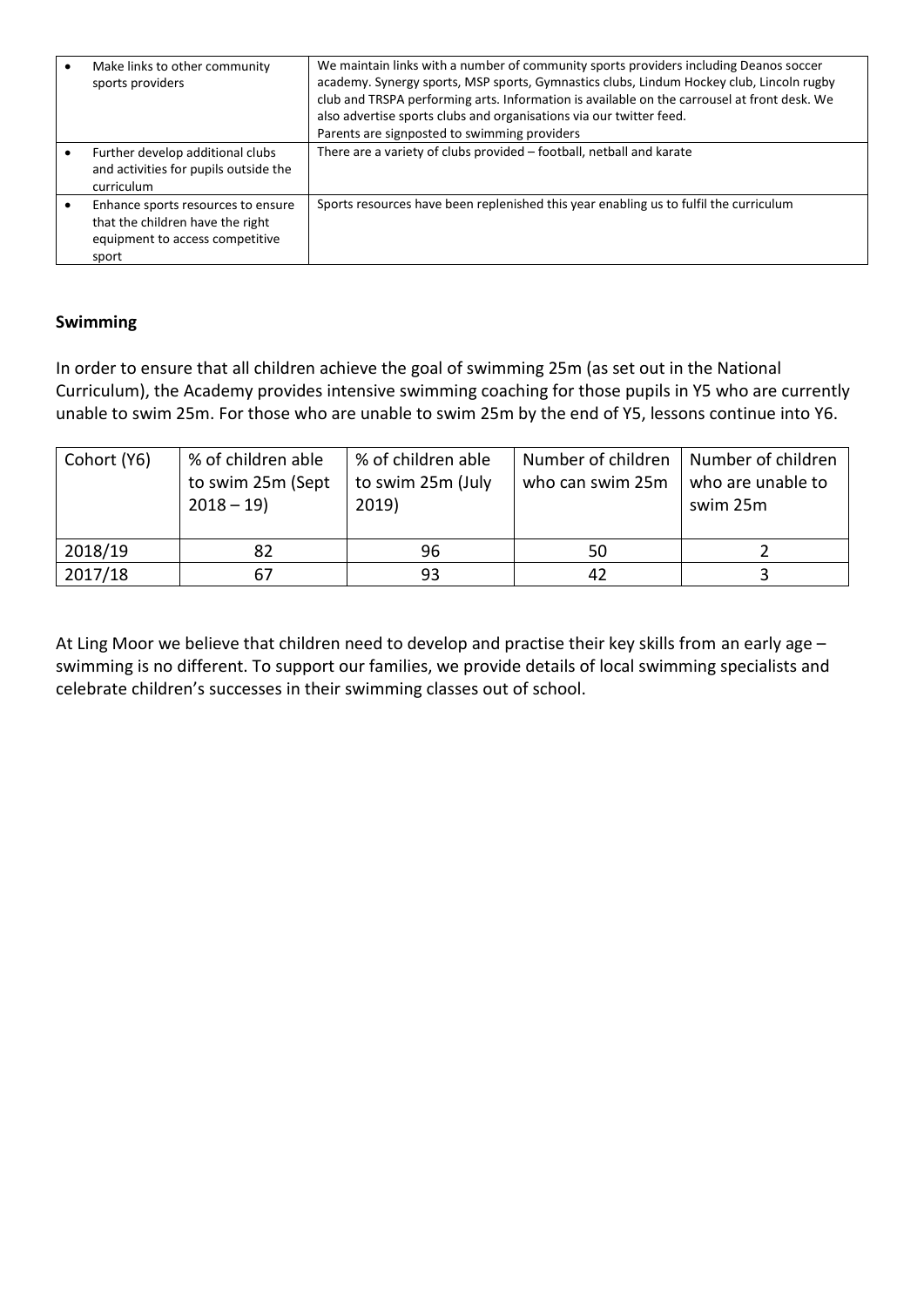# **Sports Funding Statement 2017/18**

#### **Funding 2017-2018**

During the academic year of 2017-2018 we have received **£16,000** in a lump sum and an additional **£10 per pupil**. This means the Academy has received **£19,150** to spend on sport over the course of the academic year. The funding is ring-fenced and must be spent on supporting the children to develop a healthy lifestyle through exercise and sport.

In **2017/18** our funding more than doubled. This has enabled is to do some very exciting things for the children. We have continued to use a significant amount of our funding to provide high quality specialist teaching for all our pupils as well as providing CPD for our staff. In 2017/18 our aims are to:

- Provide high quality sports coaching for all of our children. This further enhances the expertise of staff.
- Aerobic exercise for all pupils a twice weekly high intensity start to the day
- Introduce healthy lifestyle workshops led by experts
- Deepen staff and pupil awareness of looking after your mental health
- Embed the coaching model of CPD for staff across the academy
- Provide access to a water bar for all children at lunchtime to reduce the consumption of sugary drinks
- Develop outdoor play equipment for KS1 children
- Continue to increase the amount of competitive sport in which our pupils participate
- Make links to other community sports providers
- Further develop additional clubs and activities for pupils outside the curriculum
- Enhance sports resources to ensure that the children have the right equipment to access competitive sport

#### **A full evaluation of the impact of the sports funding for 2017/18 will take place in July 2018.**

#### **Swimming**

In order to ensure that all children achieve the goal of swimming 25m (as set out in the National Curriculum), the Academy provides intensive swimming coaching for those pupils in Y5 who are currently unable to swim 25m.

| Cohort     | % of children able to | Number of children | Number of children | % of children able to |
|------------|-----------------------|--------------------|--------------------|-----------------------|
|            | swim 25m (April       | who can swim 25m   | who are unable to  | swim 25m (April       |
|            | 2017)                 |                    | swim 25m           | 2018)                 |
| 2017/18 Y6 | 67                    | 42                 |                    | 93                    |

At Ling Moor we believe that children need to develop and practise their key skills from an early age – swimming is no different. To support our families, we provide details of local swimming specialists and celebrate children's successes in their swimming classes out of school.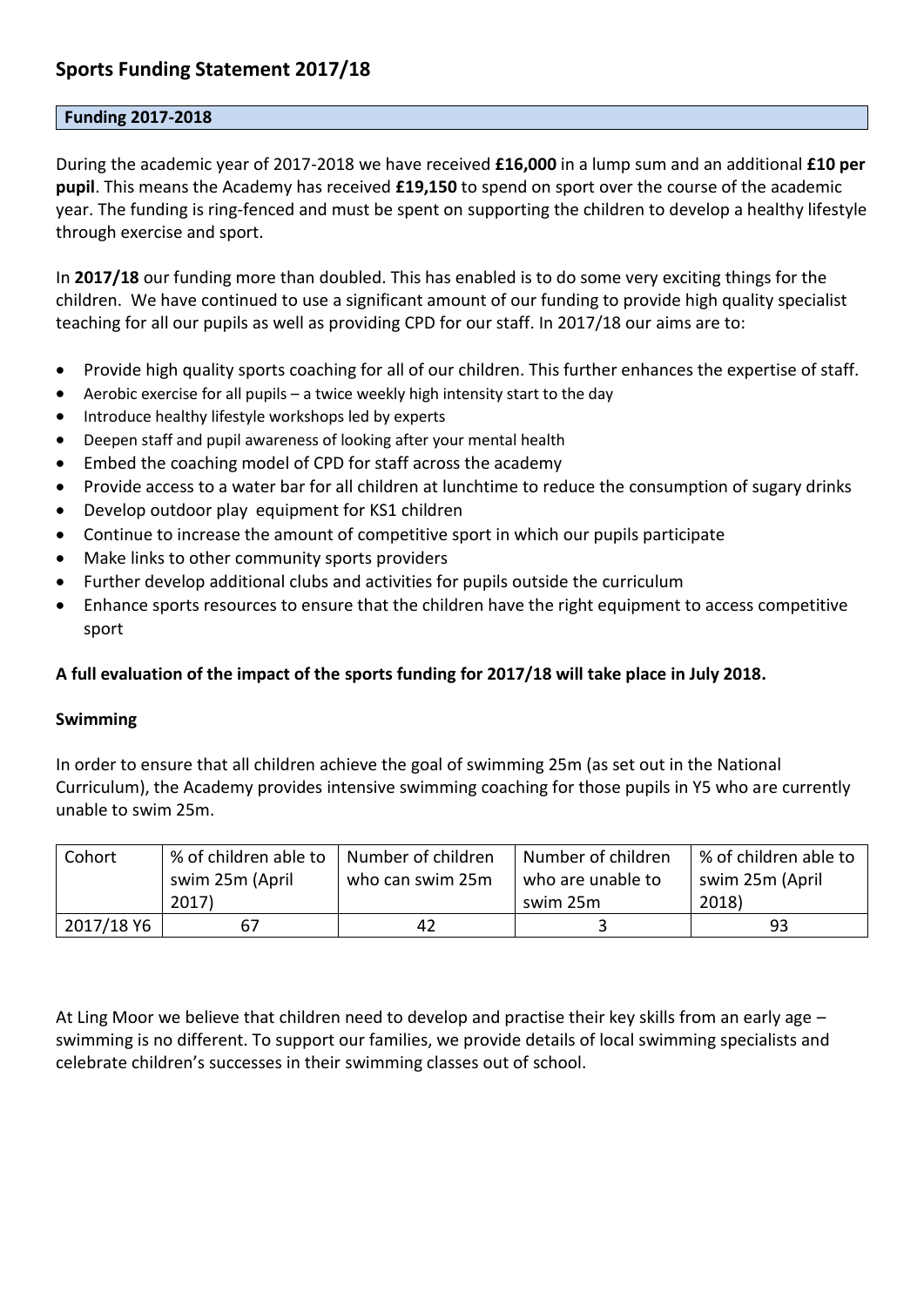#### **Funding 2016-2017**

During the academic year of 2016-2017 we have received **£8000** in a lump sum and an additional **£5 per pupil**. This means the Academy has received **£9680** to spend on sport over the course of the academic year. The funding is ring-fenced and must be spent on sport and PE.

In **2016/17** we have continued to use our funding to provide high quality specialist teaching for all our pupils as well as providing CPD for our staff. In 2016/17 our aims are to:

- Embed rigorous assessment procedures in PE to ensure that pupil needs are being met and progress can be measured
- Embed the coaching model of CPD for staff across the academy
- Continue to increase the amount of competition sport in which our pupils participate
- Make links to other community sports providers
- Further develop additional clubs and activities for pupils outside the curriculum
- Give extra support in PE to our most talented pupils as well as pupils who have physical needs

#### **Standards in PE continue to be good with the actions taken enhancing provision**

#### **Funding for 2015- 2016**

During the academic year of 2014-2015 we received **£8000** in a lump sum and an additional **£5 per pupil**. This means the Academy received **£9500** to spend on sport over the course of the academic year.

#### **How the funding was spent in 2015-2016**

At Ling Moor Primary Academy we spent a large proportion on hiring specialist sports coaches to lead some of our PE lessons and to provide professional development for our teachers. Every child in the school was taught by a specialist coach over the year. We also used some of the funding to offer additional clubs to broaden the range of sports we offer. These were provided by other professional coaches.

### *Over 2015/16 the funding was spent in the following way:*

- Autumn term 2015 and Spring term 2016 7.5 hours per week of specialist sports coaching from Multi-Sports Pro focussing on developing skills and expertise in games. In the EYFS and KS1 the specialists worked with pupils to develop the essential skills required for games including Hockey and Netball. In KS2 the specialists focussed on playing games of Hockey and Netball and learning the related rules.
- In the Summer term 2016 7.5 hours per week of specialist sports coaching from Multi-Sports Pro focussed on developing skills and expertise in Athletics (all school).
- Multi-Sports Pro led two extra-curricular lunchtime sports clubs. One for pupils in Year 1 and Year 2 and the other for pupils in Year 3 and Year 4.
- Financial support was given for the local primary school football and netball league/tournaments (all year).
- Bikeability courses were delivered to all Year 5 pupils (Autumn 2015)
- Badminton coaching took place for pupils in KS2 (Spring 2016)
- Entry fees were paid for local multi-sports and athletics competitions (all year)
- Intensive swimming lessons were provided for pupils in Year 5 and Year 6 to enable them to swim 25m (Spring and Summer terms 2016)

### **Measuring the impact of the funding over 2015-2016**

Improving the outcomes for pupils in Physical Education remains a high priority within our Academy. As a consequence of the funding the following improvements were observed:

 The end of year review with staff clearly indicated increased confidence and subject knowledge in the teaching and learning of games.